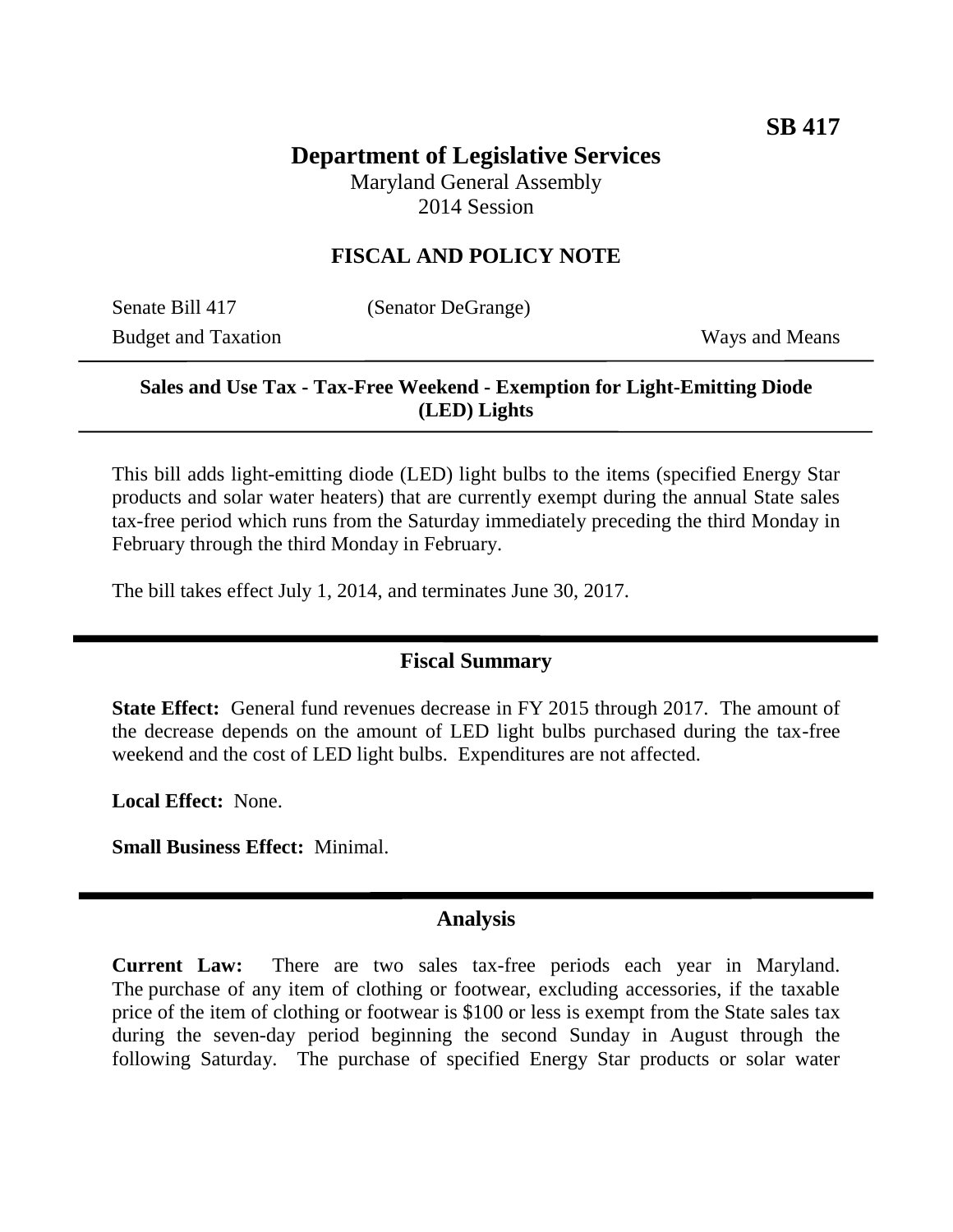heaters made on the Saturday immediately preceding the third Monday in February through the third Monday in February is also exempt from the State sales tax.

The State sales and use tax rate is 6%, except for the sale of alcoholic beverages, which are taxed at a rate of 9%.

**Background:** The sales and use tax is the State's second largest source of general fund revenue, accounting for approximately \$4.2 billion in fiscal 2014 and \$4.4 billion in fiscal 2015, according to the December 2013 revenue forecast. **Exhibit 1** shows the sales and use tax rates in surrounding states and the District of Columbia.

| <b>Exhibit 1</b><br>Sales and Use Tax Rates in Maryland and Surrounding States |                                                                    |
|--------------------------------------------------------------------------------|--------------------------------------------------------------------|
| Delaware                                                                       | 0%                                                                 |
| District of Columbia                                                           | 5.75%                                                              |
| Maryland                                                                       | 6%<br>9% for alcoholic beverages                                   |
| Pennsylvania                                                                   | 6% plus 1% or 2% in certain local jurisdictions                    |
| Virginia <sup>*</sup>                                                          | 5.3%; 2.5% for food, both rates include 1% for local jurisdictions |
| West Virginia                                                                  | $6\%$ ; 1% for food                                                |

\*An additional State tax of 0.7% is imposed on sales in localities in Northern Virginia and the Hampton Roads region.

The following is a brief history of tax-free holidays in Maryland:

- Chapter 576 of 2000 exempted from the sales and use tax the sale of clothing or footwear (except accessories) for the week of August 10 through August 16, 2001, if the taxable price of the item of clothing or footwear was less than \$100.
- Chapter 191 of 2005 exempted from the sales and use tax the sale of clothing or footwear (except accessories) for the period of August 23 through August 27, 2006, if the taxable price of the item of clothing or footwear was \$100 or less.
- Chapter 6 of the 2007 special session created two annual sales tax-free periods one in February for the purchase of specified Energy Star products or solar water heaters; and one in August for the purchase of any item of clothing or footwear, excluding accessories, if the taxable price of the item of clothing or footwear is \$100 or less.